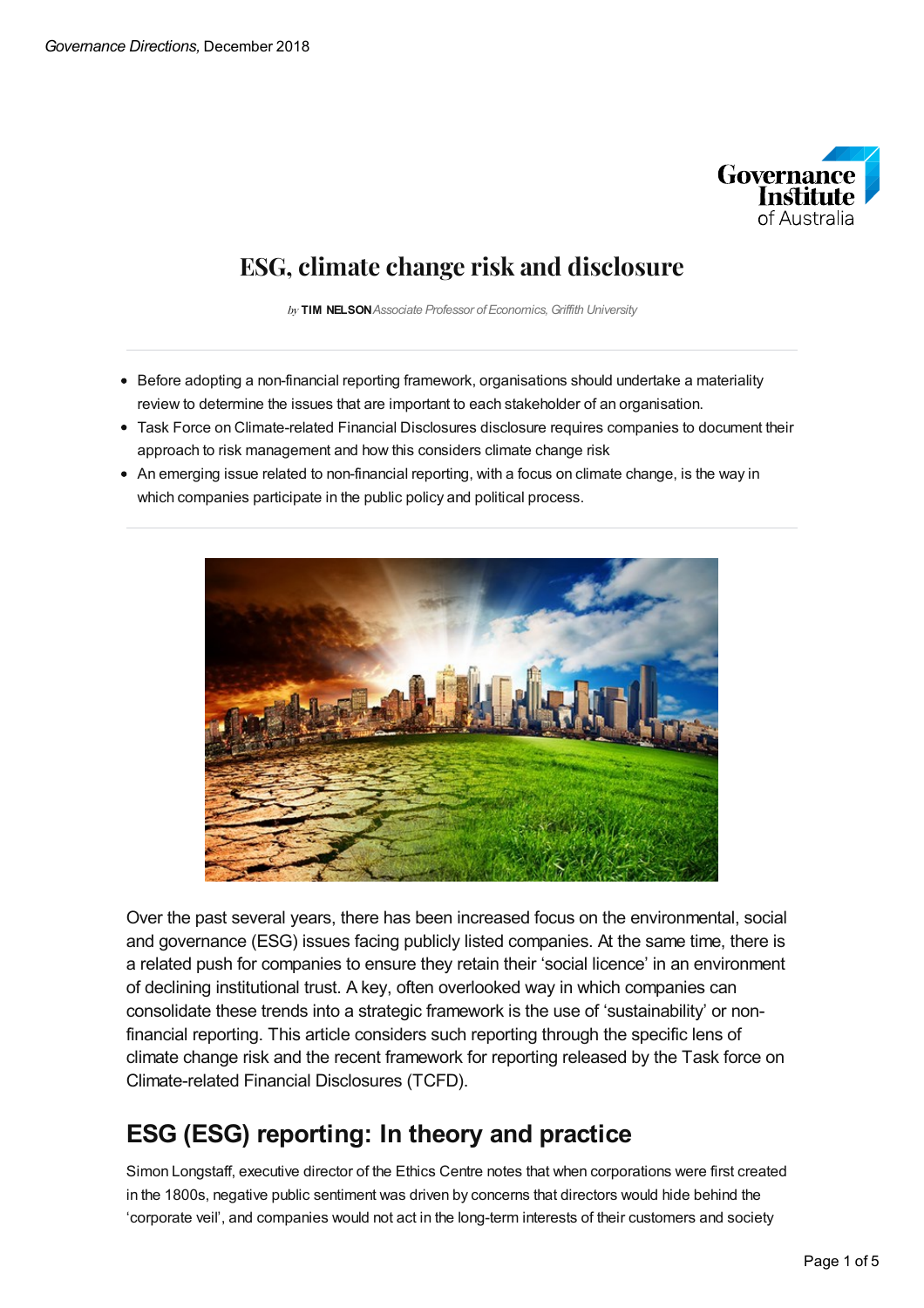more broadly.<sup>1</sup> Increasingly, investors and civil society see non-financial or ESG reporting as a key way of demonstrating that directors are fulfilling their obligation to act in the best *long-term* interests of the company. ESG reporting allows the company to show it is contributing to greater long-term shareholder value by retaining its social licence. Reporting on how the company is improving non-financial indicators by aligning its strategy with longer-term societal value creation facilitates this.

Activist investors are increasingly agitating for greater adoption of non-financial disclosure. Gilbert and Tobin note that in the last twelve months, seven of the ASX50 have had an ESG-related shareholder resolution lodged at their AGM.<sup>2</sup> While climate change is a significant focus for investors, there have also been resolutions related to human rights and public policy and political donations and influence. $^3$  Companies with strong ESG disclosure frameworks and good stakeholder engagement frameworks are less likely to experience such activism because civil society engagement facilitates an effective alignment of strategy, risk management and disclosure.

## **Non-financial reporting frameworks**

There are a range of frameworks that companies can adopt including the Global Reporting Initiative (GRI) and Integrated Reporting (IR). But these are *reporting* frameworks. Without a broader strategic focus, they risk being 'add-ons' to a company's disclosure, rather than a key part of its strategic focus. In this context, the most important step is considering what issues are important. The easiest way to ensure alignment between the risk register, strategy and external stakeholder perceptions is through the use of a 'materiality review'. A materiality review is effectively a process for determining the issues that are important to each stakeholder of an organisation: investors; customers; employees and civil society (for example, business associations, consumer groups, environmental advocates). The process allows an organisation to determine what it should be measuring (for example, air emissions, waste, impact on communities etc) given the *materiality* of issues to its stakeholders.

Within this materiality review, companies can utilise the United Nations Sustainable Development Goals (SDGs) as a key way of ensuring that they define their 'social purpose'. The 17 SDGs are objectives that sovereign nations have agreed should be pursued by governments, civil society and business. They include generic objectives such as 'no poverty' but also very specific objectives such as 'affordable and clean energy'. 4

## **The TCFD framework and climate risk**

Climate change risk can be broken into two main categories: mitigation risk and adaptation risk. Mitigation risk relates to the impacts of greenhouse emission reduction policies (for example, carbon pricing) and consumer trends towards low-emissions products and services (for example, Green Power). Adaptation risk relates to the impacts of physical climate changes (for example, sea level rise).

The Taskforce for Climate-Related Financial Disclosures was established to consider a framework through which companies could report on the way in which these risks were being addressed.<sup>5</sup> The key components of such disclosure are: strategy; scenario analysis; governance; risks and opportunities; and key metrics and targets.

### **Strategy**

The most important component of any strategic discussion is demonstrating that the business understands how climate science, public policy and technology development are likely to impact its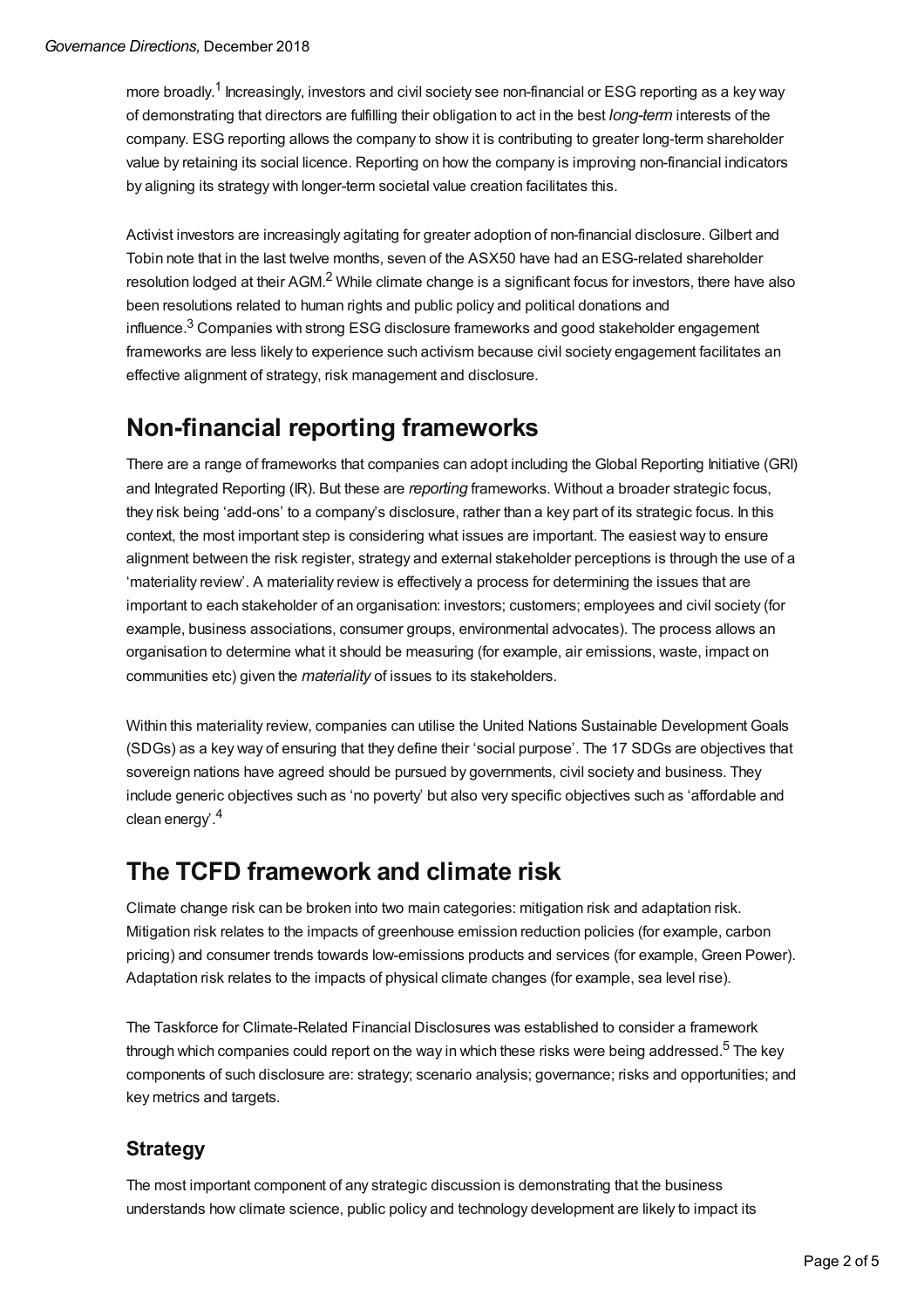operating environment. The scientific consensus and internationally agreed convention is that anthropogenic climate change should be limited to no more than two degrees Celsius above preindustrial levels.<sup>6</sup> Sovereign nations are required to update 'Nationally Determined Contributions' that contribute to this overarching goal. In Australia, the current commitment is for greenhouse emissions to reduce by 26–28 per cent of 2005 levels by 2030. But over the long term, the 'two-degree' goal may imply a 'carbon budget' of no more than ten gigatonnes of emissions in Australia between 2015 and 2050.<sup>7</sup> This is around 20 years of emissions at current levels. This may have material impacts on businesses with large Scope 1 and/or Scope 2 emissions (see Key Metrics and Targets discussion below).

A Greenhouse Policy Framework is a useful tool to articulate how climate science, public policy and technology evolution is likely to impact a business. The policy should articulate an understanding of the risks and opportunities presented by climate change mitigation and adaptation and key activities the business intends to undertake to transition towards a low-emissions future. A good example of such a policy is the Westpac Climate Change Action Plan.<sup>8</sup>

### **Scenario analysis**

This is probably the most important component of the TCFD framework. Climate change mitigation policy is unlikely to be implemented in a linear fashion. Gradual emission reductions are likely to become more rapid as technology improves and facilitates more cost-effective abatement.<sup>9</sup> The scenario analysis undertaken by AGL is a good example of how companies can disclose the impacts of different emission reduction trajectories. Importantly, AGL disclosed both the positive impacts but also the potential material negative impacts on its coal-fired power station operations.<sup>10</sup>

### Directors do not need to be 'climate scientists' but do need to ensure they have asked the right questions and availed themselves of the relevant expertise of key technical specialists.

#### **Governance**

The governance of climate change risks and opportunities is a key area of focus for investors. There is an expectation that directors and companies have strong governance frameworks in place. Key questions relate to how the board establishes a framework (including potential board sub-committees) and how this is then implemented by management. Importantly, directors do not need to be 'climate scientists' but do need to ensure they have asked the right questions and availed themselves of the relevant expertise of key technical specialists.<sup>11</sup>

#### **Risks and opportunities**

Identifying risks and opportunities requires the governance and strategic framework to be aligned with the company's risk register. TCFD disclosure requires companies to document their approach to risk management and how this considers climate change risk. As noted previously, risk management requires both *mitigation* risks and *adaptation* risks to be identified and relevant treatments disclosed.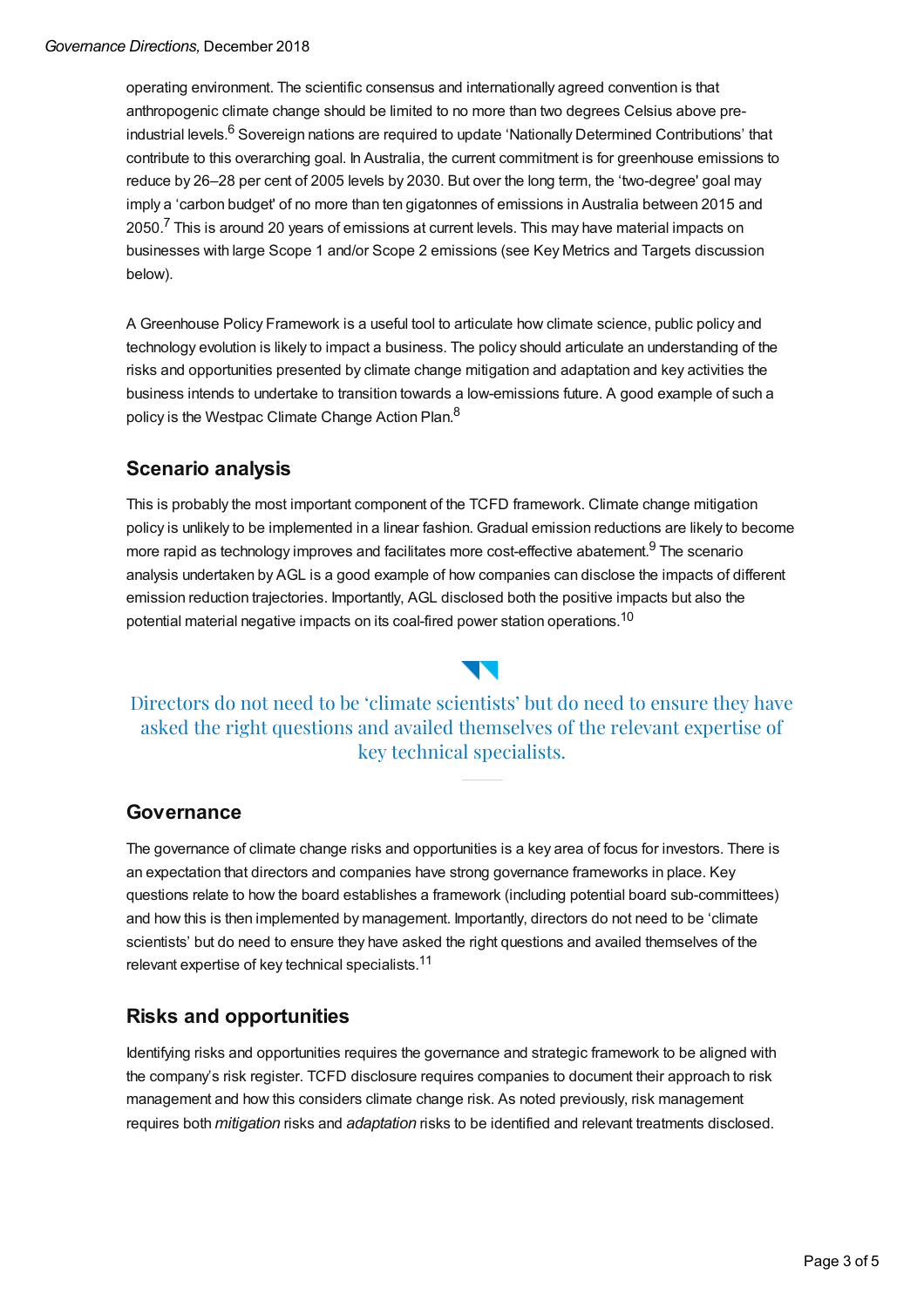

### **Key metrics and targets**

Metrics are a key way in which investors are able to consider the risks and opportunities on particular businesses and industries. Disclosure of emissions data is an important aspect of this. The *National Greenhouse and Energy Reporting Act (NGER)* requires large energy producers and consumers to disclose their energy production, consumption and associated greenhouse gas emissions. This is a useful framework for companies to adopt in presenting their emissions data within a TCFD context.

Scope 1 emissions relate to the direct emissions produced by a business activity (for example, burning coal to make steel). Scope 2 emissions are less obvious but equally important as they relate to the emissions associated with consuming electricity that has utilised fossil fuel combustion. Other important concepts include 'equity' footprints that reflect the emissions associated with non-operated equity investments and 'supply' footprints that reflect the emissions associated with supplying customers with products and services. 12

Investors are increasingly expecting that targets be used to drive performance improvement. The 'We Mean Business' framework is a useful tool for considering how to implement a science-based target.<sup>13</sup> ANZ's climate change statement is a good example of how metrics can be used to reduce risks – the bank has committed to only finance new electricity generation technologies if their emissions profile is below 0.8 tonnes per megawatt-hour of electricity produced.<sup>14</sup> But most importantly, targets and metrics are of little use if they are not aligned with remuneration. Targets should be reflected in management's remuneration framework.

### Investors are increasingly concerned that companies are engaged in explicit or implicit 'astroturfing' or underhanded advocacy.

## **An emerging issue: Public policy advocacy**

An emerging issue related to non-financial reporting, with a focus on climate change, is the way in which companies participate in the public policy and political process. Investors are increasingly concerned that companies are engaged in explicit or implicit 'astroturfing' or underhanded advocacy. Best practice requires companies to disclose the positions they hold on key material public policy issues, the organisations they fund (for example, industry associations) and how the positions of these organisations may differ from their own and the approach they take to reconcile the two.<sup>15</sup>

# **Conclusion**

There is a significant opportunity for companies to utilise non-financial ESG reporting to drive alignment between strategy, risk and societal expectations. Companies that achieve this will be better placed to